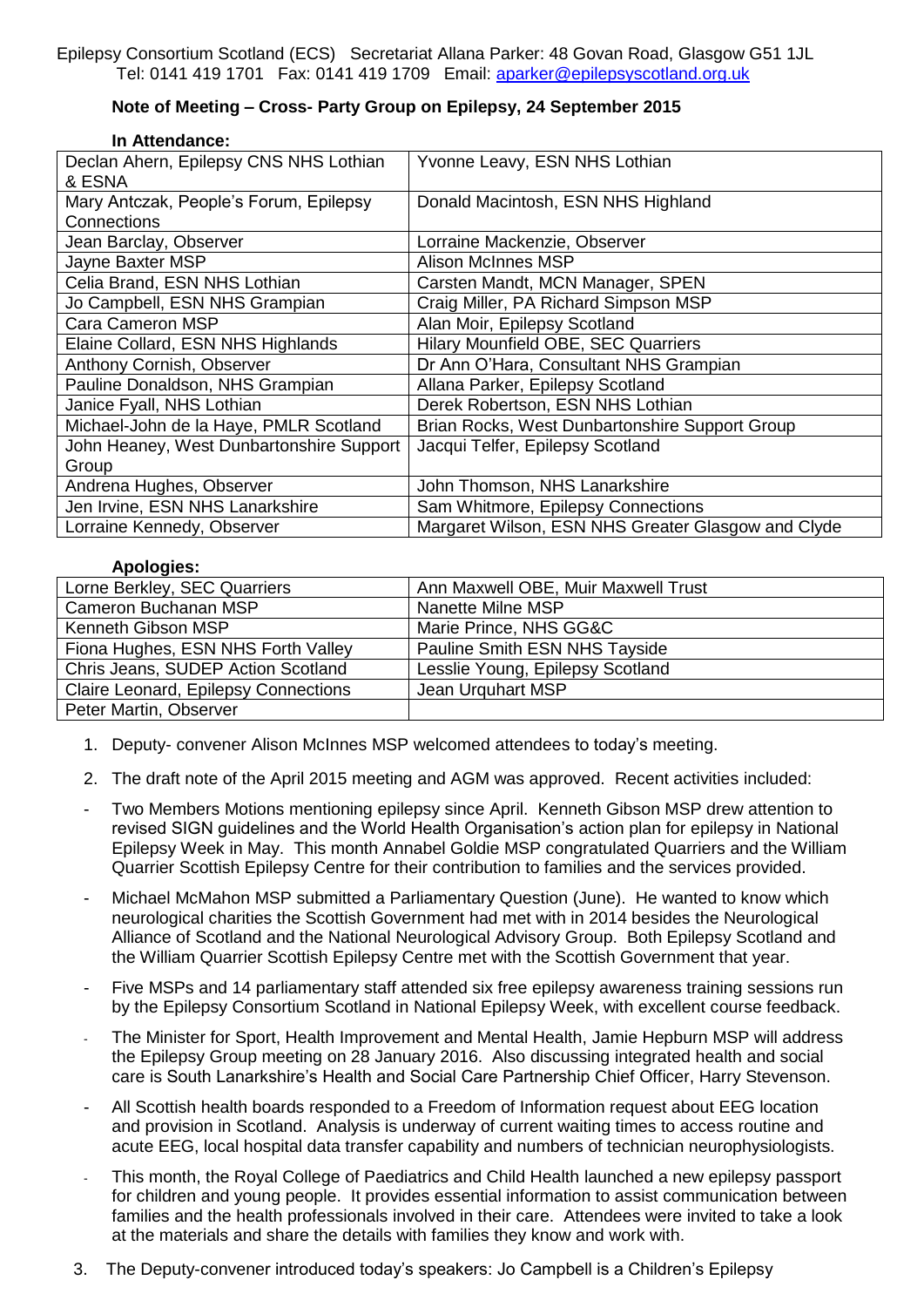Specialist Nurse (ESN) with NHS Grampian, Orkney & Shetland and she chairs the Scottish Paediatric Epilepsy Nurse Group. Declan Ahern is an Epilepsy Clinical Nurse Specialist with NHS Lothian and is also the Scottish representative for the Epilepsy Specialist Nurses Association.

- Jo Campbell presented key findings from a regional audit into the use of epilepsy devices for monitoring children with epilepsy during sleep. This audit by the North East of Scotland Child and Adolescent Neurology Network was in response to an increasing awareness of the anxiety parents were experiencing in relation to the safety of their children during sleep. The Scottish Government had also asked for information about the types of alarms in use, their effectiveness, both how and why service users accessed these devices, the impact on family life and what information should be given to parents.
- In the UK, approximately 600,000 people have a diagnosis of epilepsy and take anti-epileptic medication. Of those, 63,400 are aged 18 and under which equates to one in 220 children and young people on medication for this condition. In the north east of Scotland there are 960 children and young people with epilepsy across Grampian (including Orkney and Shetland) Tayside and Highland health boards. The audit comprised a statistically relevant sample of about 25% of the epilepsy patient caseload. The questionnaires were not posted but given out at clinic appointments to a patient or parents to increase the yield. The Clinical Effectiveness Department used appropriate software for analysis.
- The children in the audit were predominantly of school age, from 5 to 19, because children with learning disabilities and epilepsy are often kept in children's services until that higher age. Of those audited, over two fifths (42.5%) had a learning disability as well as epilepsy.
- While the majority of families knew what type of epilepsy or seizures their child takes, it was difficult to tease out definitively some of the seizures described. However, from the 196 responses it seems 105 of these children had or still have tonic clonic or secondary generalised seizures. Nearly 70% of families reported that their child's seizures were well controlled, and this matches other study findings which suggest that 70% of children could achieve seizure control with appropriate medication. However, the responses were subjective, and better seizure control for one family meant their child's seizures reduced from 120 to 93 tonic clonic seizures a month.
- Two thirds of children were having up to 50 seizures per month or over a 100 in some cases of varying types. Over three quarters of parents were seriously worried about their child having seizures during sleep yet four in ten had not discussed this concern with an epilepsy specialist nurse or a doctor.
- The audit highlighted that two thirds of parents had or were sleeping in their child's bedroom intermittently for up to two years – in one case for 14 years. This phenomenon is recognised in research studies where, as parents first see a child having a tonic clonic seizure they think the child is dying, and this anxiety leads to them sleeping in the same room as the child.
- Nearly half of the parents interviewed had or were using some kind of monitoring device to indicate that their child was having a seizure at night. Those who stopped any monitoring fell into two main categories; either the ineffectiveness of the chosen device or reduced or controlled seizures. The majority of parents used baby alarms and less than a quarter of families had used an epilepsy alarm. Again, most of the alarms had been purchased by parents and so they were responsible for alarm maintenance.
- Almost three quarters of parents reported that the monitoring equipment being used was reliable for children who currently have tonic clonic and secondary generalised seizures. However, there was a difference in reliability ratings between baby alarms including other monitoring devices (over 75%) with the reliability ratings for epilepsy alarms (45%). Conversely, poor reliability scores were considerably higher for epilepsy alarms (55.6%) than other monitoring devices (3.4%) which would suggest other devices are thought to be more effective than actual epilepsy alarms.

Parents gave varied reasons for monitoring their child during the night: "Because I want my sleep and I have other children to look after. I wanted to get back to my own bed and husband. I wouldn't forgive myself if anything happened." Another said, "I struggled with the thought of my child being on their own during a seizure. My child's vomiting was also an issue, post seizure. The risk of Sudden and Unexpected Death in Epilepsy (SUDEP) is also very scary, and the use of monitoring allows you to feel like you are doing as much as possible to reduce this risk." One parent remarked, "I still now sleep in the same room but feel more relaxed and able to sleep with 2x alarm systems in place. Cameras allow us to be downstairs and keep a close eye on what is happening. Still wake through night and check monitor (saturation) but not up nearly as often". Another explained: "Never gone down the road of epilepsy alarm mats as I would be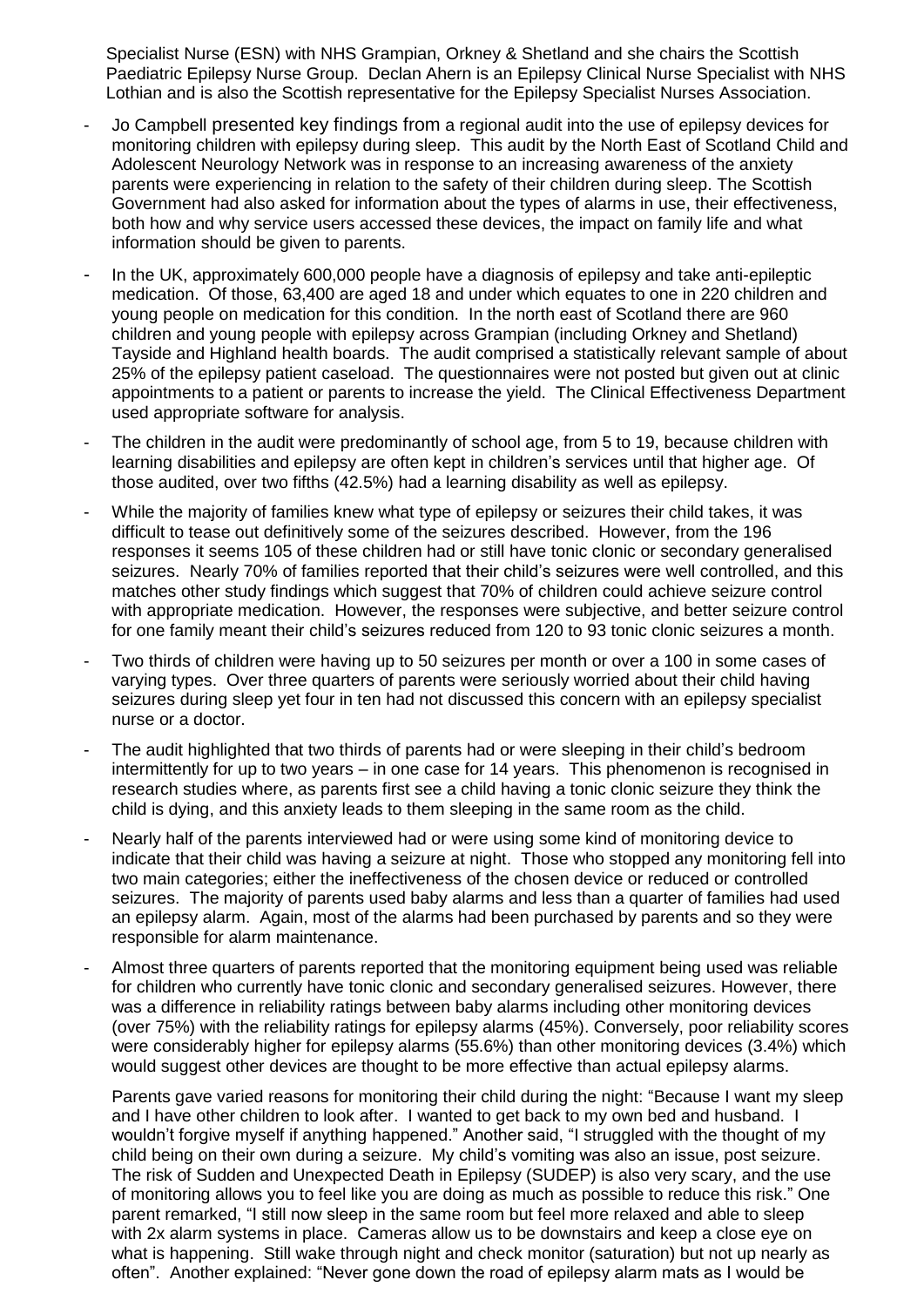going down the route of night carers and would be going off all the time. We hear the big seizures. Do I need to know about all my child's seizures? Don't want to become obsessed and don't want my child's seizures to rule our lives. A fact of life for us".

- It is important to understand from a parents' perspective all their reasons to monitor a child. One parent commented: "My child isn't safe if not monitored. I have to be able to see my child as well as hear because of silent seizures. I can often intervene and stop a seizure from happening by altering a feed, position, general comfort. For practical reasons, my child needs observation." In this example, a parent was hoping to pre-empt a seizure through hearing and seeing her child. In this case no alarm would have gone off because a seizure had not happened. The parent was trying to be pro-active. Nurses and doctors may need to consider the impact of their words when asking if a child has any seizures at night as this may lead parents to worry. The child may not necessarily have the type of epilepsy that lends itself to having seizures through the night.
- Overall, parents monitored their child so they could be present if the child was having a seizure. Their main worries were if the child was choking, having breathing difficulties, injuring themselves or "the long term effects" of missed seizures. Surprisingly, very few parents (6) mentioned the fear of their child dying and that included the four parents who used the term SUDEP.
- In looking at the literature on epilepsy monitors, none are 100% effective. They may have a place for children with refractory epilepsy who have on-going tonic clonic or secondary generalised seizures. As this audit showed, many parents preferred to use baby monitors and deemed them more reliable than currently available epilepsy alarms. There has been an explosion in new technology but the quality of literature on monitoring alarms is not gradable by SIGN standards. Sometimes it is unclear if the device aims to alert someone to seizures with the intention of intervention, or whether the monitor is merely to detect seizures. The seizures in the studies are variable making comparisons hard to ascertain. The measurements used to assess efficacy in the studies are also variable; some measure sensitivity and specificity while others talk about the potential predictive value and levels of effectiveness. There is a need for more robust research around these alarms.
- Optimum control of seizures is a priority. Parents need to be offered the opportunity to discuss monitoring in the context of the type of seizure the child has and the epilepsy syndrome because not all epilepsy syndromes involve seizures occurring at night. Parents need to be encouraged to measure the level of control for their child's seizures and to optimise this. ESNs need to talk to them about adherence to medication, discuss the side effects of medication that might be stopping the achievement of optimum control, and to discuss the perceived versus real risks.
- Some people think of risks in terms of SUDEP but this is a very, very, low risk for the majority of children and people with epilepsy. Epilepsy alarms and monitoring devices do not prevent SUDEP. The risks parents in the audit mentioned were the risks of choking and aspiration. Risks include the strains on family life and from interrupted sleep as reported in a Family Fund study. If it is the parents' choice to monitor their child during sleep then this choice should be respected and supported appropriately. The audit concludes that the blanket issuing of epilepsy monitoring devices is not appropriate. From the vast array of family experiences of the children served by ESNs, one monitor size doesn't fit all, as the children and their parents have varying needs. The rate of change in new technology might mean more effective solutions are available in the future.
- 4. The Convener thanked Jo Campbell for her presentation and invited questions:

Yvonne Leavy thanked Jo Campbell for a really good piece of work, even though there was not much headway in terms of the alarms themselves. She agreed specialist nurses have to bear in mind parental concern with having well-adjusted and not overly anxious young people who take seizures. It was about balancing perceived risk with actual risk and also looking at the normal social development of the child. This needed some care because sometimes children are not given the freedom they can and should be able to have, as they are not a high risk.

Jo Campbell agreed and cited comments by parents who have stopped using alarms. These mentioned wanting to give their child some independence and privacy.

5. The next guest speaker, Declan Ahern, presented details of epilepsy specialist nurse (ESN) provision in Scotland. As happened with his ESNA predecessor Sheena Bevan, he was asked to collate these figures which turned out to be no easy task. Nurse numbers on the handout had been broken down per health board region. There was one correction for NHS Lothian where the paediatric epilepsy service has two and not three whole time equivalent ESNs, as one national neurosurgical epilepsy nurse specialist is based in NHS Lothian.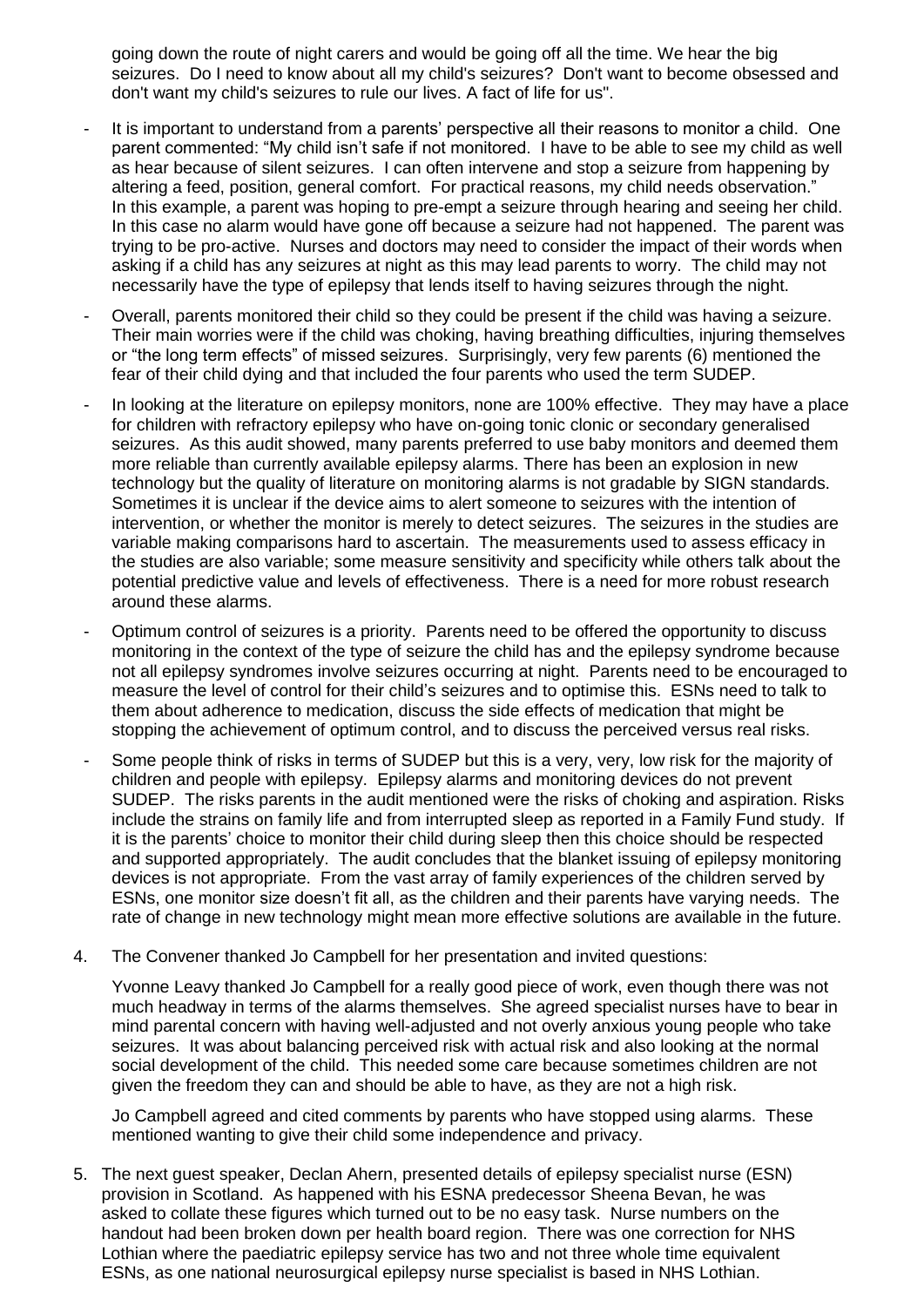- There is no central database for recording ESN numbers and staff moves. There are a few anomalies in what to count as specialist nurses because jobs are shared between epilepsy nursing and the community, while others are split between adult and learning disability with no detailed proportion of allocated hours. Such posts were not included in this data.
- Epilepsy specialist nurses are unlikely to keep a central database of the number of patients under their care due to clinical commitments and time constraints to gather this information. Instead, patient numbers have been estimated to reflect health board populations and do not include actual referrals to any individual nurse's caseload from outside their area.
- ESN data has been split into learning disabilities, adult services and paediatrics services. An estimated one per cent of the population has epilepsy. Depending on the definition, approximately 2 – 2.5 per cent of the population has a learning disability, and a quarter of those have epilepsy ranging from mild to severe. An estimated half a per cent of children are likely to be diagnosed with epilepsy, affecting 1 in 200 children. Young people will transition at different ages depending on their readiness, that of their family and the clinical assessment. Cross-overs between all these epilepsy services are common but the figures don't reflect higher paediatric numbers or adult ESN services which see patients with a learning disability.
- Current national provision for ESNs in adult services is 14.1 (whole-time equivalent) doing a total of 532 hours. Using health board populations, there are an estimated 53,277 people with epilepsy which gives an average case load of 3,779 patients. Similarly, there are 13.3 (wholetime equivalent) ESNs working 489 hours in paediatric services to serve 29,968 children and young people. This gives an average case load of 2,002 patients each. For the 6.8 (wholetime equivalent) nurse specialists who work 255 hours assisting 29,968 people who have epilepsy and learning disabilities, this equates to an average 4,407 patient case load.
- Within those numbers are shared post anomalies that could marginally reduce patient case load numbers. For example, NHS Grampian nurses share 53 hours between both the adult and learning disability services while one NHS Lanarkshire whole time equivalent post is shared between the epilepsy nurse specialist service and the community. Another ESN adult and learning disability whole time post is charity funded (Quarriers) and is not part of the data.
- It may be useful to compare ESN numbers with staffing figures and prevalence levels for other chronic neurological conditions. Around two in 100,000 people may develop motor neurone disease (MND) and currently 460 patients have MND in Scotland. Using NHS Lothian as one example, there are two MND nurses (1.6 whole-time equivalent) in post. About two in 10,000 people develop multiple sclerosis (MS) and NHS Lothian has two MS nurses (whole-time equivalents) with another due to be recruited. Similarly for Parkinson's disease, which has the same prevalence rate (0.2%) as MND, there are three (whole-time equivalent) nurses for 1,428 patients. Their patient case load is 476 compared with 3,779 in for two ESNs.
- There is also an erosion of the role of the ESN. More of these nurse specialists are being asked to do clinical shifts on the wards. Some are being asked to take hospital bleeps for bed management and hospital staff management. It takes time away from patient care when there is already enough pressure and problems. The consequence is not being able to meet current SIGN guidelines and recommended clinical standards. Even the Joint Epilepsy Council (JEC) recommended figure suggests one epilepsy clinical nurse specialist per 100,000 head of population. This means 53 ESNs in Scotland with an approximate 1,000 patient case load.
- While some appointments have been made to ESN posts and vacancies, it usually takes three to four years for a new nurse recruit to reach the clinical competence levels set out by the RCN for both paediatric and adult epilepsy nurse specialists. In addition, it will take a number of years to reach the JEC target given existing specialist nurses may leave their posts or retire.
- 6. Alison McInnes MSP thanked Declan Ahern for his presentation and asked the first question regarding any Health Boards currently without any ESNs.

Declan mentioned some health boards provide epilepsy services for others. For example, NHS Grampian also covers NHS Orkney and NHS Shetland as neither has its own dedicated epilepsy clinical nurse specialist, nor does NHS Western Isles and NHS Dumfries and Galloway. There are also a number of areas without a learning disability ESN (eg NHS Ayrshire and Arran, Borders, Forth Valley and Tayside). NHS Borders does not have an ESN for adults yet and NHS Forth Valley has no paediatric ESN.

Brian Rocks commented on seizure alarms mentioned by Jo Campbell. Last year he tested a "buddy system" device for adults with epilepsy introduced by West Dunbartonshire. It can tell